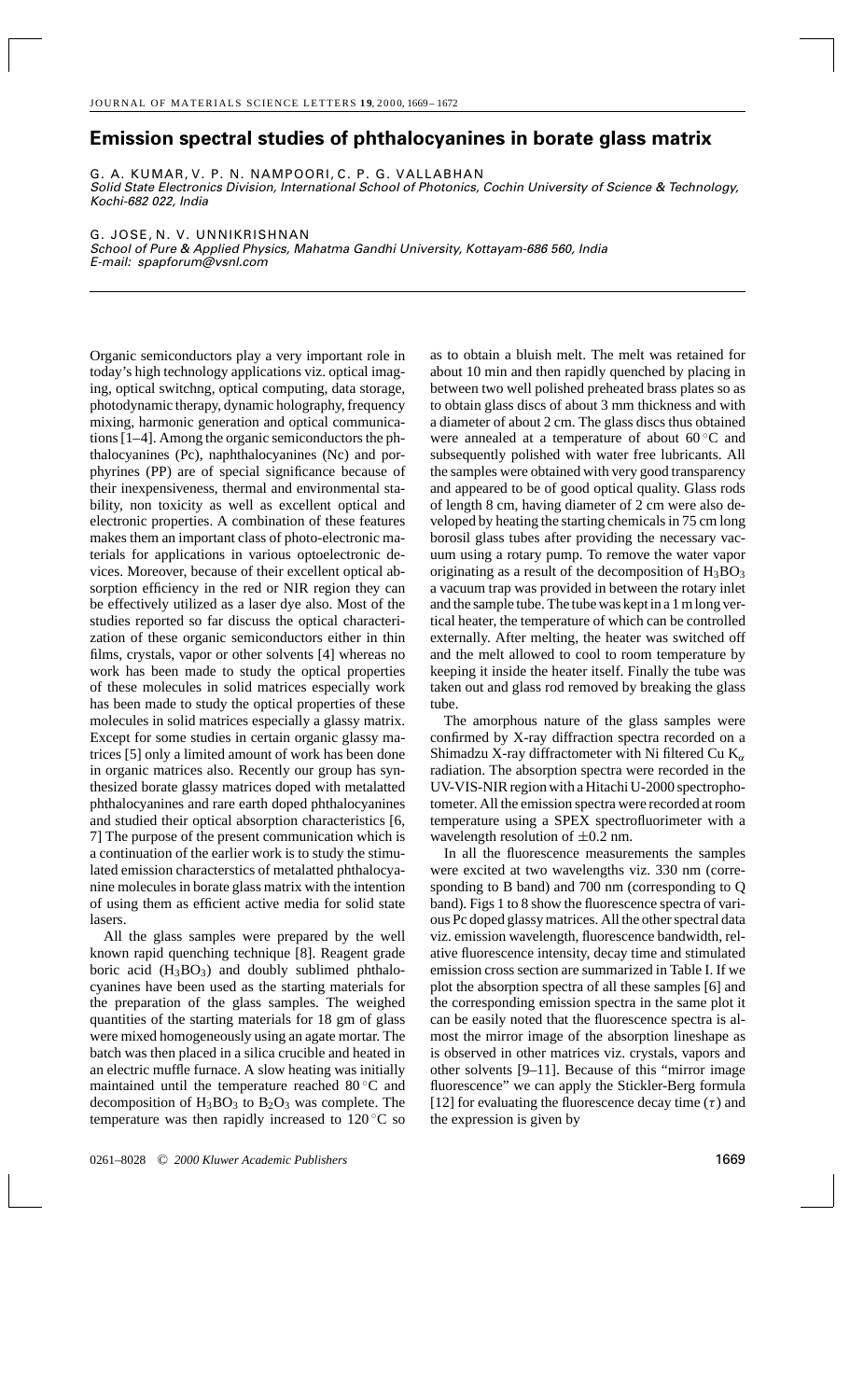

*Figure 1* Fluorescence spectrum of H2Pc doped borate glass.



*Figure 4* Fluorescence spectrum of NiPc doped borate glass.



*Figure 2* Fluorescence spectrum of MnPc doped borate glass.



*Figure 5* Fluorescence spectrum of CoPc doped borate glass.



*Figure 3* Fluorescence spectrum of FePc doped borate glass.



*Figure 6* Fluorescence spectrum of CuPc doped borate glass.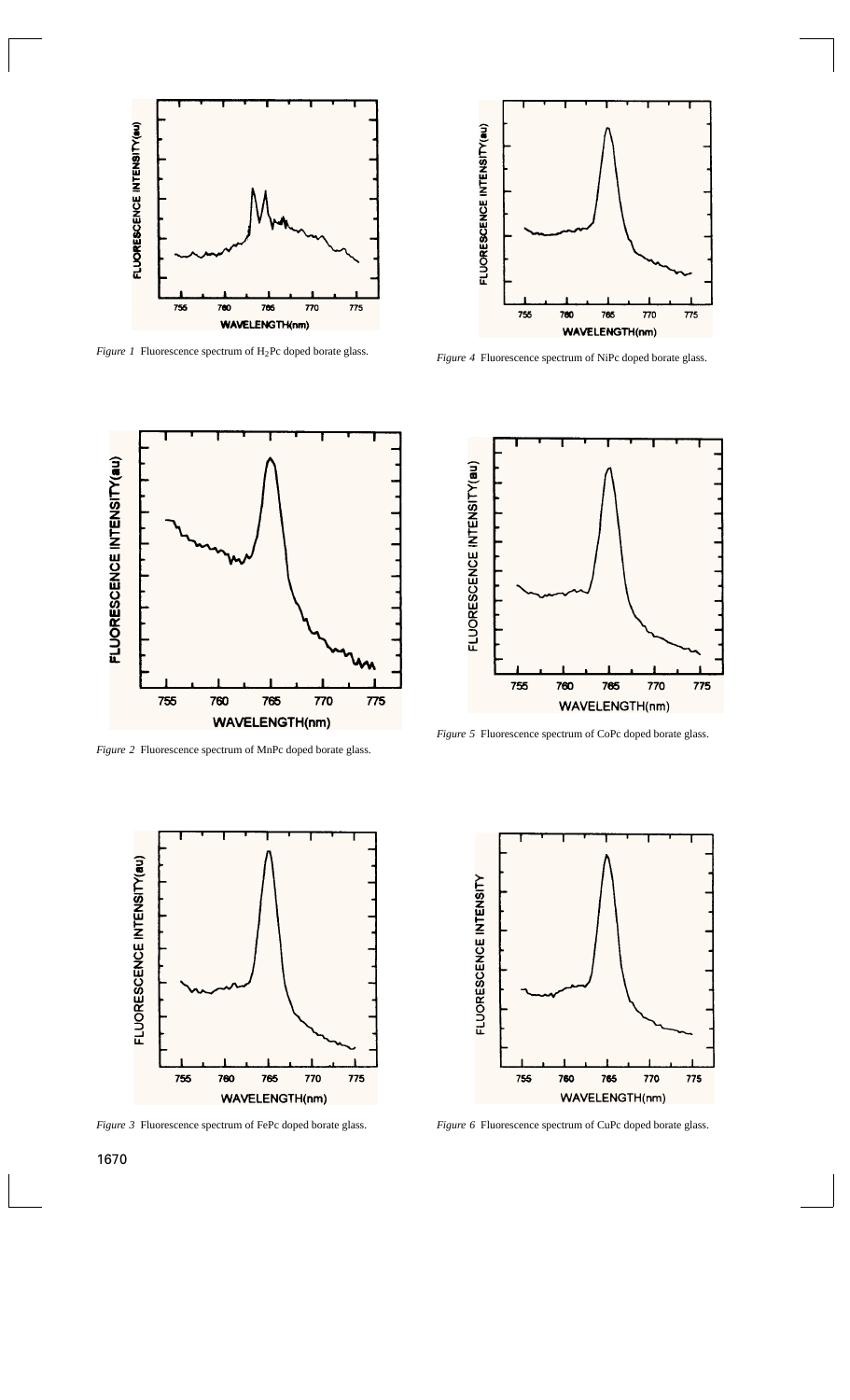

*Figure 7* Fluorescence spectrum of ZnPc doped borate glass.



*Figure 8* Fluorescence spectrum of MoOPc doped borate glass.

$$
\frac{1}{\tau} = 2.88 \times 10^9 n^2 \nu^2 \frac{\int_{em} F(v) \, dv \int_{abs} \varepsilon(v) \, dv}{\int_{em} F(v) \, dv} \tag{1}
$$

where  $F(v)$  is the fluorescence lineshape function and  $\varepsilon(\nu)$  is the molar extinction coefficient.

$$
\sigma_E = \frac{\lambda^4}{8\pi c n^2 \tau \Delta \lambda} \tag{2}
$$

Knowing the decay time and the fluorescence linewidth the stimulated emission cross-section  $(\sigma_c)$  can be evaluated using the equation [13].

According to Kasha [14] transitions involving emission in condensed organic molecules always take place from the lowest excited electronic level independently of the order of levels to which the molecules were excited upon absorption of light. Consequently, the radia-

TABLE I Radiative parameters of various phthalocyanine doped borate glass matrices

| $Pc-S$  |     | $\lambda_{\rm ex}$ (nm) $\lambda_{\rm em}$ (nm) $\Delta\lambda$ (nm) $I_{\rm p}$ |      |             |      | $\tau$ (ns) $\sigma_c \times 10^{14}$ cm <sup>2</sup> |
|---------|-----|----------------------------------------------------------------------------------|------|-------------|------|-------------------------------------------------------|
| $H_2Pc$ | 330 | 762.5                                                                            |      | 0.00014     |      |                                                       |
|         | 700 | 763.4                                                                            |      | 0.00012 4.7 |      | 3.3                                                   |
| MnPc    | 330 | 765.3                                                                            | 1.99 | 0.07        |      |                                                       |
|         | 700 | 765.0                                                                            | 1.61 | 0.05        | 2.36 | 4.13                                                  |
| FePc    | 330 | 765.4                                                                            | 2.13 | 0.43        |      |                                                       |
|         | 700 | 765.2                                                                            | 2.15 | 0.16        | 1.22 | 6.02                                                  |
| NiPc    | 330 | 763.1                                                                            | 3.23 | 0.22        |      |                                                       |
|         | 700 | 765.0                                                                            | 4.63 | 0.09        | 1.66 | 2.04                                                  |
| CoPc    | 330 | 765.1                                                                            | 2.15 | 0.48        |      |                                                       |
|         | 700 | 765.2                                                                            | 2.15 | 0.19        | 0.69 | 10.6                                                  |
| CuPc    | 330 | 765.2                                                                            | 2.05 | 0.11        |      |                                                       |
|         | 700 | 765.1                                                                            | 2.17 | 0.06        | 0.15 | 48.3                                                  |
| ZnPc    | 330 | 765.3                                                                            | 1.87 | 0.03        |      |                                                       |
|         | 700 | 765.2                                                                            | 1.73 | 0.29        | 0.60 | 15.1                                                  |
| MoOPc   | 330 | 764.9                                                                            | 2.15 | 0.57        |      |                                                       |
|         | 700 | 765.0                                                                            | 5.19 | 0.22        | 8.9  | 0.34                                                  |

tive parameters corresponding to the Q-band excitation are evaluated. (Table I). The results clearly show that all the samples give intense fluorescence in the 765 nm region irrespective of the exciting wavelength. The relative fluorescence intensity is found to be a maximum in a MoOPc doped matrix whereas it is observed to be a minimum in the  $H_2$ Pc doped matrix. Variations of the relative fluorescence intensity among the metal substituted phthalocyanines can be accounted for in terms of the effect of spin-orbit interaction, electronegativity and ionic radius of the central metal ion. Fig. 9 shows the variation of the fluorescence band intensities (corresponding to B band and Q-band excitation) with the atomic number of the central ion. The effect of the spin-orbit interaction is to reduce the fluorescence intensity by intersystem crossing whereby the phosphorescence intensity is considerably enhanced [15]. The spin-orbit interaction is found to increase with atomic number of the central metal atom. In the present case the decrease in the fluorescence intensity from Co to Zn can be accounted for based on this effect whereas in the case of other metals the result is contrary to spin-orbit effect. For  $H_2$ Pc the fluorescence intensity



*Figure 9* Variation of fluorescence intensity with atomic number.